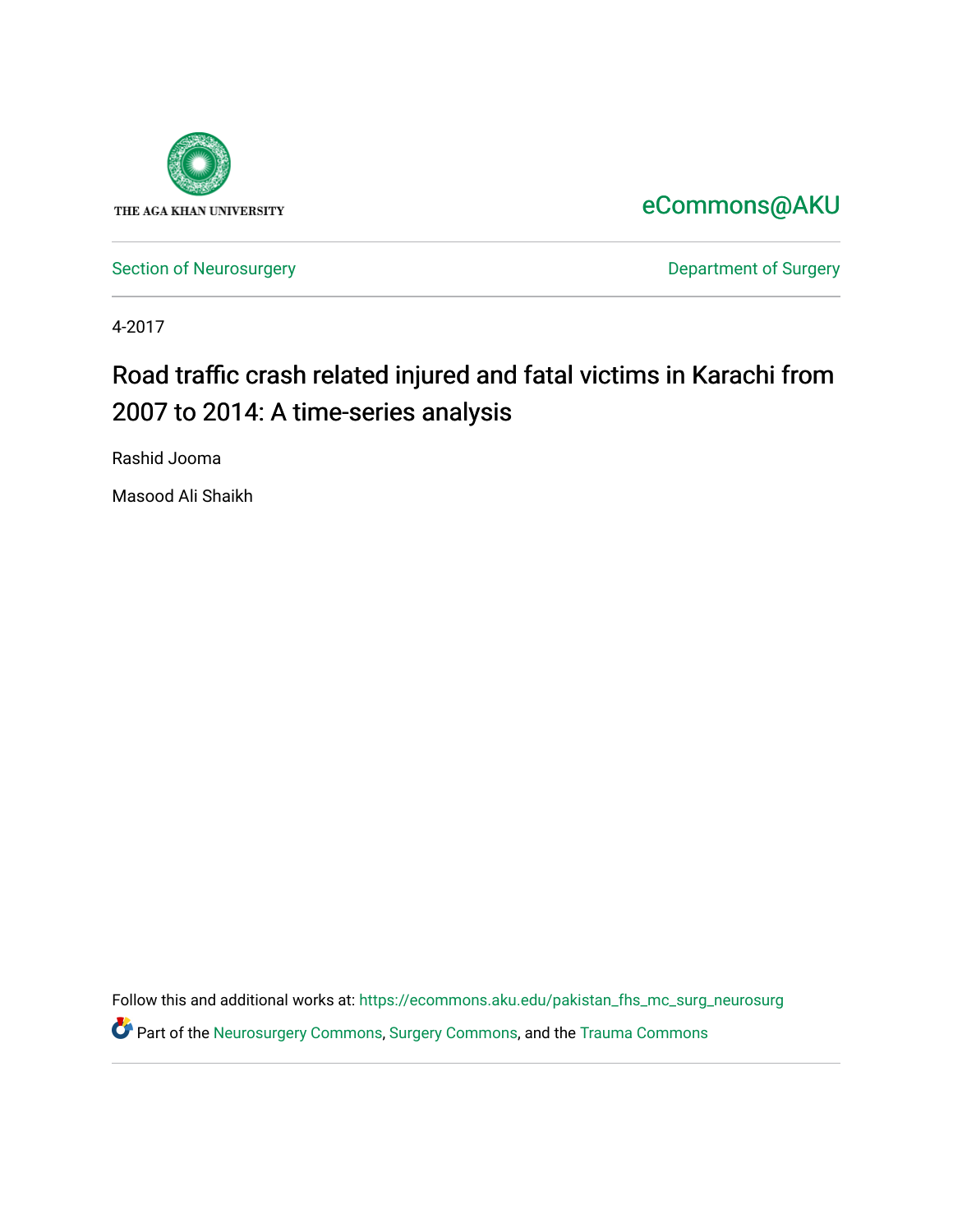SHORT COMMUNICATION

# **Road traffic crash related injured and fatal victims in Karachi from 2007 to 2014: A time-series analysis**

Rashid Jooma, <sup>1</sup> Masood Ali Shaikh2

# **Abstract**

Injuries and deaths due to road traffic crashes (RTC) are major public health concern. The Road Traffic Injury Research and Prevention Center, collects RTC data on injuries and fatalities from five emergency departments in Karachi. Data generating process (DGP) for RTC from 2007 to 2014, for monthly number of fatal and injured victims were analyzed using autoregressive integrated moving average and vector auto regression, time series models. Results provide strong evidence that the DGP for the current levels of the number of fatalities and injured owing to RTCs are significantly influenced by the own past history of the two series. The analysis with the impulseresponse function also indicated that there is a slight seasonality pattern in the number of injured and fatalities. The similar behaviour and association of the two variables suggest that certain conditions e.g. road conditions, weather, volume of vehicles, and accidents might be persistent in time in Karachi.

**Keywords:** Road Traffic Fatalities, Injuries, Karachi, Pakistan.

## **Introduction**

Deaths and injuries due to road traffic crashes (RTCs) are a serious global public health concern. In 2013, RTCs killed 1.25 million people globally, with ninety percent of RTC mortality brunt was borne by low and middle countries like Pakistan. <sup>1</sup> Globally, RTC fatality rate has been reported as 17.4 per 100,000 population1. Pakistan is categorized as part of the Eastern Mediterranean region, in which RTC fatality rate was reported as 19.9 per 100,000 population, which is second highest, after the African region's rate of 26.6, and compares unfavourably with the rate of 17.4, globally. <sup>1</sup> Among all age groups, RTCs are the ninth leading cause of death, while among the 15-29 age group it is the leading cause of death globally. 1

The World Health Organization (WHO) reported 7,636 RTC

1Section of Neurosurgery, Aga Khan University & Principal Investigator - Road Traffic Injury Research & Prevention Center, Karachi, <sup>2</sup>Independent Consultant, Karachi, Pakistan.

**Correspondence:** Masood AliShaikh.Email: masoodali1@yahoo.com

*Vol.67, No.4, April2017*

fatalities in the year 2013 for Pakistan. However, for Pakistan, WHO's estimated road traffic fatalities for the same year were 25,781, with a 95% confidence interval of 20,979 to 30,582. And estimated rate per 100,000 population to be 14.2, for the year 2013. Numerous studies have been published using Karachi's Road Traffic Injury Research and Prevention Center' (RTIRPC) data from the years 2007 to 2014, describing the correlates, and morbidity and mortality burden of RTCs. 2-9 However, time series analysis has not been conducted using RTIRPC's unique dataset. Which entails deciphering trend, seasonal variation and structure of data in terms of autocorrelation.

In this study we provide results from the time series analysis of RTIRPC's data on the monthly numbers of fatalities and injured individuals for the eight-year period from 2007 to 2014.

### **Methodology and Results**

Established in September 2006, Road Traffic Injury Research and Prevention Center (RTIRPC) has been collecting road traffic crash (RTC) injuries and fatalities data in Karachi. RTIRPC is a public-private partnership in Karachi, financed by community and corporate donors to study road traffic crashes in the most populous city of the country. This RTC surveillance project is a collaboration between Jinnah Post Graduate Medical Centre (JPMC), Aga Khan University Hospital, and NED University of Engineering & Technology, and was notified by the Ministry of Health, Government of Pakistan.

RTIRCP collects RTC data from the emergency departments of five major public and private hospitals in Karachi: Jinnah Postgraduate Medical Center, Civil Hospital Karachi, Liaquat National Hospital, Abbasi

**Table-1:** Results of Dickey-Fuller tests for the presence of unit root in fatal and nonfatal time series.

|           | <b>Interpolated Dickey-Fuller</b> |                             |                             |                       |  |  |  |
|-----------|-----------------------------------|-----------------------------|-----------------------------|-----------------------|--|--|--|
|           | <b>Test</b><br><b>Statistic</b>   | <b>1% Critical</b><br>Value | <b>5% Critical</b><br>Value | 10% Critical<br>Value |  |  |  |
| Fatal     | $-6.155$                          | $-3.517$                    | $-2.894$                    | $-2.582$              |  |  |  |
| Non-Fatal | $-6.093$                          | $-3.517$                    | $-2.894$                    | $-2.582$              |  |  |  |

MacKinnon approximate p-value for both fatal as well as non-fatal time series  $=$  <0.0001.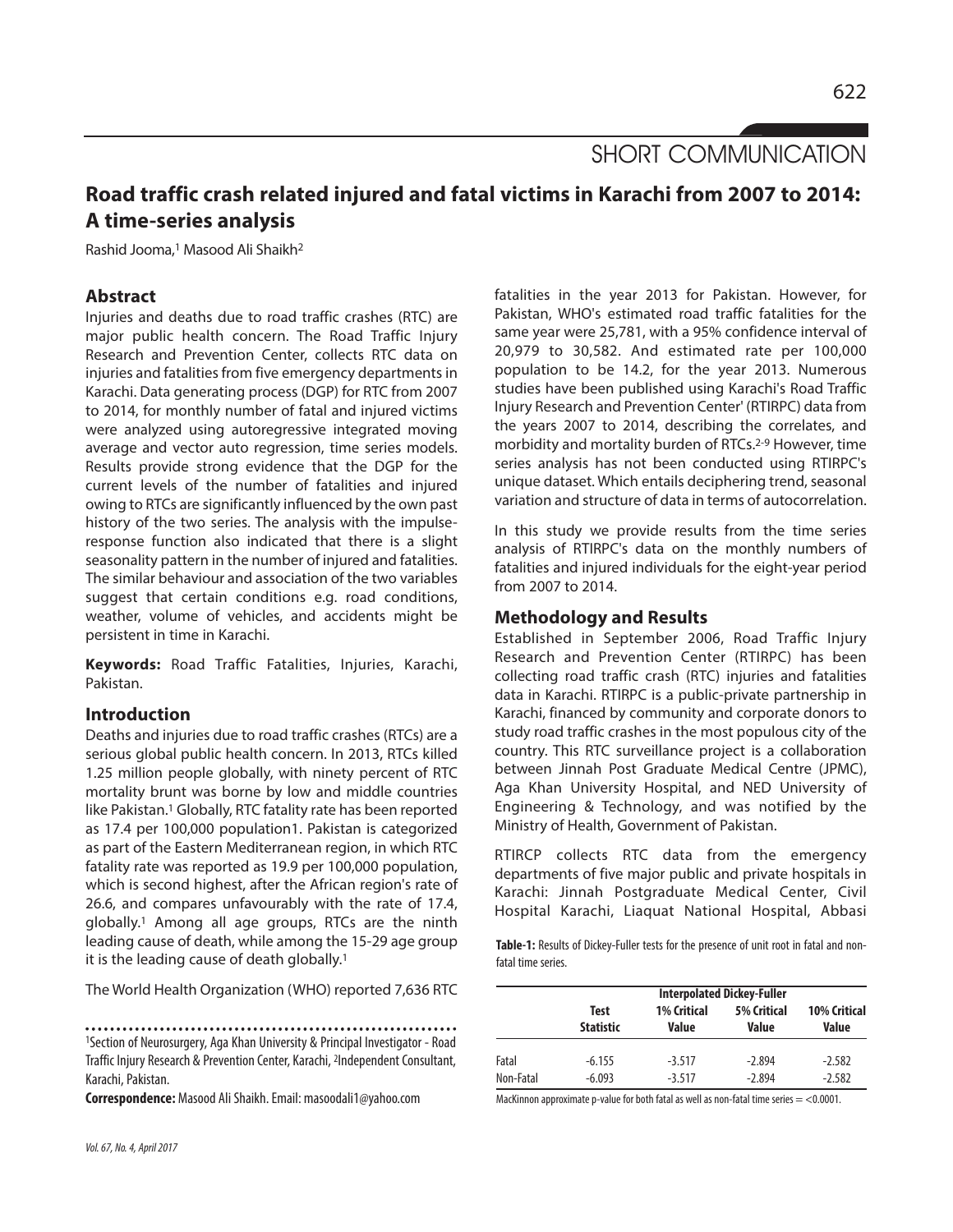**Table-2:** Coefficients and their statistical significance for the fatal ARIMA, nonfatal/injured ARIMA, and the VAR models.

| <b>Variable</b>   | <b>Fatal ARIMA</b> | Non-Fatal_ARIMA | <b>VAR</b> |
|-------------------|--------------------|-----------------|------------|
| Fatal             |                    |                 |            |
| <b>NonFatal</b>   | $0.02***$          |                 |            |
| Fatal             |                    |                 |            |
| L1.               |                    |                 | $0.42***$  |
| L12.              |                    |                 | 0.05       |
| <b>NonFatal</b>   |                    |                 |            |
| L1.               |                    |                 | 0.00       |
| L <sub>12</sub> . |                    |                 | $0.02***$  |
| $_{\rm cons}$     | 42.41***           |                 |            |
| <b>ARMA</b>       |                    |                 |            |
| AR                |                    |                 |            |
| L1.               | $1.34***$          | $0.49***$       |            |
| L2.               | $-0.38**$          |                 |            |
| MA                |                    |                 |            |
| L1.               | $-0.83***$         |                 |            |
| <b>Non Fatal</b>  |                    |                 |            |
| Fatal             |                    |                 |            |
| ∸∹.               |                    | $7.10***$       |            |
| L1.               |                    |                 | $-1.29$    |
| L12.              |                    |                 | $3.30*$    |
| Non Fatal         |                    |                 |            |
| L1.               |                    |                 | $0.55***$  |
| L12.              |                    |                 | $0.36***$  |
| cons              |                    | 1949.94***      |            |

Asterisk (\*) denotes the statistical significance of the coefficients:

 $*$  p<0.1; \*\* p<0.05; \*\*\* p<0.01.

L= Lag ('L1' implies Lag number 1 and 'L12' implies Lag number 12).

AR= Autoregressive.

MA= Moving Average.

Shaheed Hospital and the Aga Khan University Hospital. Data pertaining to all injured and fatal victims of RTCs brought/admitted to these hospitals are recorded either directly from the victims and/or accompanying persons and then collated at the RTIRPC project office located at Jinnah Postgraduate Medical Center. Additional information is also obtained — where needed — from ambulance drivers, police and eye-witnesses to ensure accurate recording of all pertinent information. Data collectors are available at these five sites on 24/7 basis and work in three shifts to ensure that information pertaining to all RTCs victims gets properly collected and recorded. We analyzed the data generating process for RTC data in terms of monthly number of individuals who were injured or had died from January 2007 to December 2014, using STATA 14. The two monthly series of 95 numbers of both, fatal and non-fatal victims were analyzed for time trends using Autoregressive integrated moving average model (ARIMA), and Vector auto



**Figure-1:** Yearly number of fatalities and injured victims of Road Traffic Crashes from 2007 to 2014 based on Road Traffic Injury Research and Prevention Center data in Karachi.



**\*'2007m1' implies January 2007, '2008m7' implies June 2008, and so on.**

Figure-2: Plot of fatalities and injured by month from 2007 to 2014.

#### regression (VAR), time series analysis models.

The RTC data in terms of yearly number of fatalities and injured individuals from January 2007 to December 2014, are shown in Figure-1. For years 2007, 2008, and 2009 there were 693, 222, and 14 records respectively, for which codes for disposal status from emergency departments were not assigned; hence, were not included in the analysis. The 95 monthly numbers of both fatal and non-fatal i.e. injured victims were used for time series analysis, as two series of time. Based on the results from the Dickey-Fuller test, we could not accept the null hypothesis of the presence of unit roots for any of the two variables. Table 1 shows the results from these tests along with the p-values for both time series of the number of fatal and nonfatal/injured. Therefore, we concluded that both series were stationary. Figure-2 shows the plot for the two variables as a visual support for our conclusion on stationarity. No lags were added to the Dickey-Fuller tests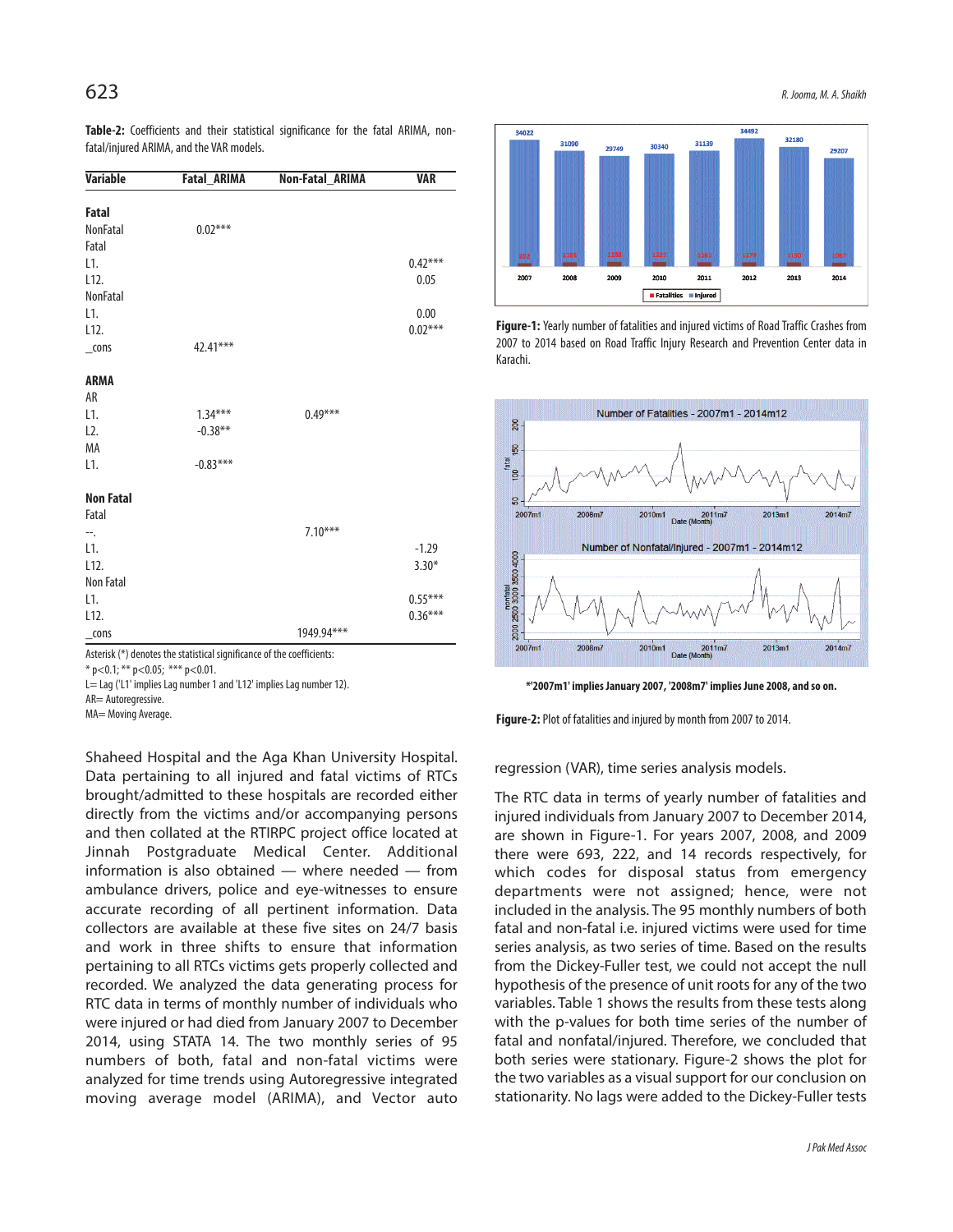| LAG | AC        | PAC       | ۰             | Prob>Q        | [Autocorrelation] | [Partial Autocor] | $\mathbf{z}$<br>Impulse-response function for a shock in the number of fatalities<br>t int, fatal, fatal |
|-----|-----------|-----------|---------------|---------------|-------------------|-------------------|----------------------------------------------------------------------------------------------------------|
|     | 0.4574    | 0.4576    | 20.715 0.0000 |               |                   |                   |                                                                                                          |
| 2   | 0.2370    | 0.0437    | 26.337        | 0.0000        |                   |                   |                                                                                                          |
| з   | 0.0039    | $-0.1341$ | 26.339 0.0000 |               |                   |                   |                                                                                                          |
|     | 0.0136    | 0.0784    | 26.358        | 0.0000        |                   |                   |                                                                                                          |
| 5   | 0.0797    | 0.1201    | 27,015        | 0.0001        |                   |                   |                                                                                                          |
| 6   | $-0.0200$ | $-0.1478$ | 27.056        | 0.0001        |                   |                   |                                                                                                          |
| 7   | $-0.0273$ | 0.0276    | 27.135        | 0.0003        |                   |                   |                                                                                                          |
| в   | $-0.0075$ | 0.0049    | 27,141        | 0.0007        |                   |                   |                                                                                                          |
| э   | 0.1319    | 0.1119    | 29.024 0.0006 |               |                   |                   |                                                                                                          |
| 10  | 0.1487    | 0.0386    |               | 31.444 0.0005 |                   |                   |                                                                                                          |
| 11  | 0.1347    | 0.0875    |               | 33.452 0.0004 |                   |                   |                                                                                                          |
| 12  | 0.0874    | 0.0475    | 34.308 0.0006 |               |                   |                   |                                                                                                          |
| 13  | 0.1446    | 0.1431    | 36.679 0.0005 |               |                   |                   |                                                                                                          |
| 14  | 0.0844    | 0.0284    | 37.496 0.0006 |               |                   |                   |                                                                                                          |
| 15  | $-0.0776$ | $-0.1978$ | 38.195 0.0008 |               |                   |                   |                                                                                                          |
| 16  | 0.0127    | 0.2009    | 38.214 0.0014 |               |                   |                   |                                                                                                          |
| 17  | $-0.0064$ | 0.0704    |               | 38.219 0.0023 |                   |                   |                                                                                                          |
| 18  | 0.0368    | $-0.1258$ |               | 38.383 0.0034 |                   |                   | <b>Step</b>                                                                                              |
| 19  | 0.0230    | 0.0195    |               | 38.447 0.0052 |                   | A                 | 95% CI<br>orthogonalized inf                                                                             |
| 20  | $-0.1712$ | $-0.2555$ | 42.075 0.0027 |               |                   |                   | $\bf{B}$                                                                                                 |
|     |           |           |               |               |                   |                   | Graphs by irfname, impulse variable, and response variable                                               |

Figure-3: Correlogram for fatalities time series (A), and the impulse response function graph (B).



Figure-4: Correlogram for non-fatalities time series (A), and the impulse response function graph (B).

because the error terms for the auxiliary regressions for the test did not have serial correlation.

Autoregressive integrated moving average (ARIMA) models: We first modeled fatalities time series, and the correlogram for the series is presented as Figure 3-A. The correlogram indicates that we could fit an ARMA (1,1) model. However, that model did not fit well because there seemed to be a common factor (for AR1 and MA1) in the model. We decided to fit a series of ARIMA models considering the first and second lags. We also included the same models with nonfatal/injured as an explanatory

variable to detect whether there could be association on the occurrence of the two kinds of RTA victims. All the models were fitted for the full sample to compute the Akaike (AIC) and Shwarz (BIC) information criteria. As an additional tool for deciding about the best model specification, we also fitted the models for a subsample (2007m1, 2013m12) to compute the minimum square errors (MSE) for the in and out of sample forecasts. The lower the information criteria and the MSE the better the model. Based on the AIC and BIC the three best models include nonfatal as an explanatory variable and correspond to the AR1, MA2, and ARMA (2,1) structures.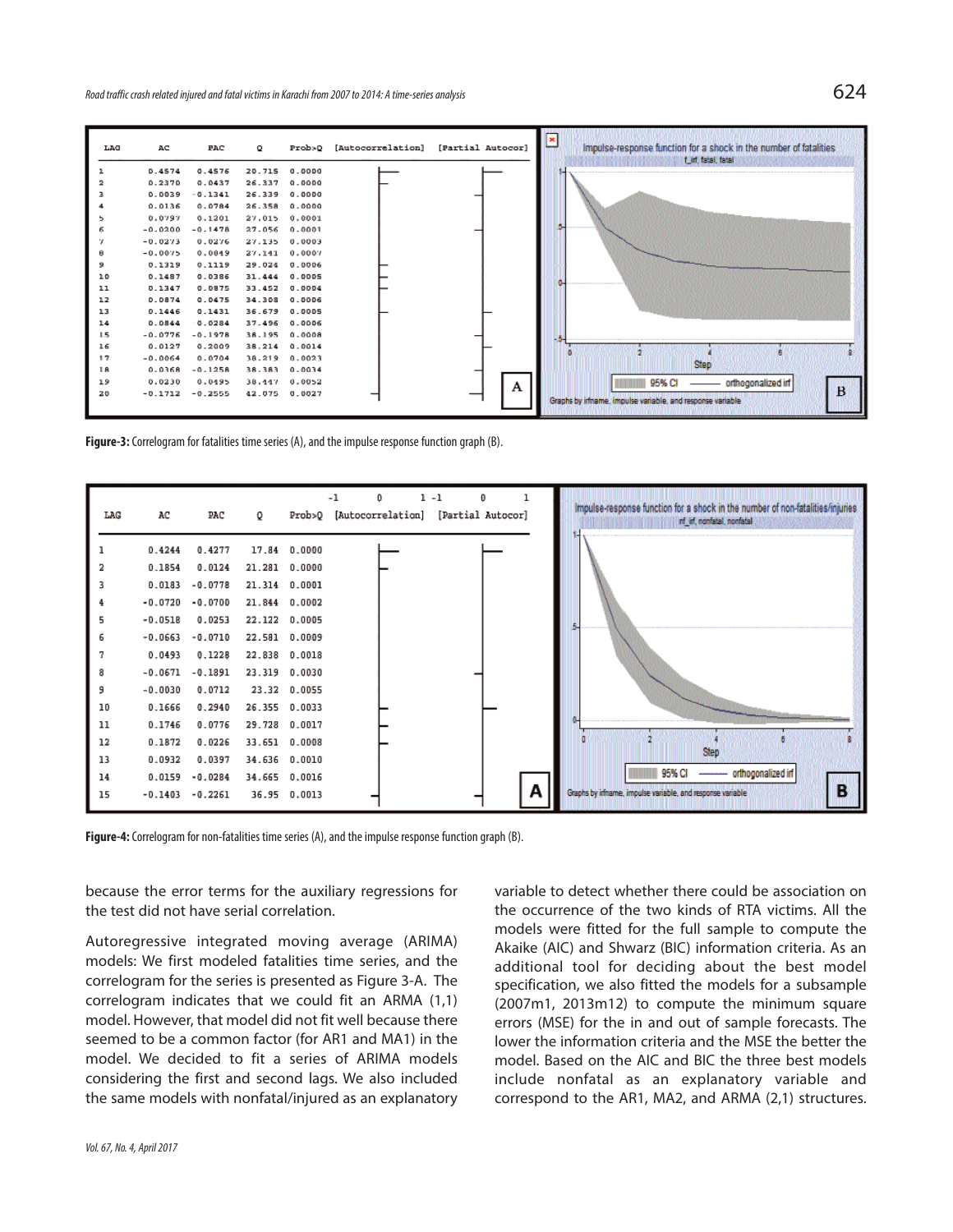

Figure-5: Impulse-response functions for the analysis of impact of shocks in the system: Figures A & B - impact of a shock in the number of fatalities or injured on the number of fatalities. Figures C &D - impact on the number of non-fatalities.

By looking at the MSE we observed that the 'latest' performs better in terms of in and out of sample forecasts, so we decided to select that model because it also had more structure. The results above have two main implications: The ARMA (2,1) structure indicates that the DGP for the number of fatalities tend to be strongly related to the level of the series in previous periods. The main impact occurs for the first two periods and then decays close to zero. This can be seen in the graph for the impulse-response function in Figure 3-B. The second implication is that the positive significance of 'nonfatal' implies that there seems to be a contemporaneous association between the number of fatalities and injured. To better address this association, a Vector autoregression (VAR) model would be appropriate. We next modeled number of non-fatalities/injuries time series, and the correlogram for the series is presented as Figure 4-A. The correlogram, which also indicates an ARMA (1,1) structure, but similar to the case for fatalities, the coefficient estimates for the AR1 and MA1 terms are not both individually significantly different than zero; only AR1 is. After an inspection of the potential ARIMA and ARIMAX (when an ARIMA model includes explanatory variables) models for nonfatal we were down to three specifications that we decided to evaluate using the information criteria and the MSE. The information criteria and the MSE favour the AR1 model with fatal as an explanatory variable. The model's impulse-response function is presented as Figure-4-B. The results indicate that the association with the previous period number of nonfatal/injured is smaller compared to the model for 'fatal', and the effect of a shock in the current period decays quicker in this case.

Vector autoregression (VAR) model: the observed association between the two series was next analyzed using the VAR model. We selected the VAR model with lags 1 and 12. This model was selected after a comparison with a couple of other models i.e. VAR (1) and VAR (2). The output in table 2 - coefficients along with their statistical significance specified by asterisks - shows that the series for the number of fatalities is associated to its first lag and the twelfth lag of the number of non-fatal accidents. On the other hand, the number of non-fatal accidents is mainly related to its own past. Figure-5 A & B show the impulse-response functions to analyze the impact of shocks in the system. This plot shows the impact of a shock in the number of fatalities or injured on the number of fatalities. And confirms that the number of fatalities is mainly associated to the levels of the same kind of